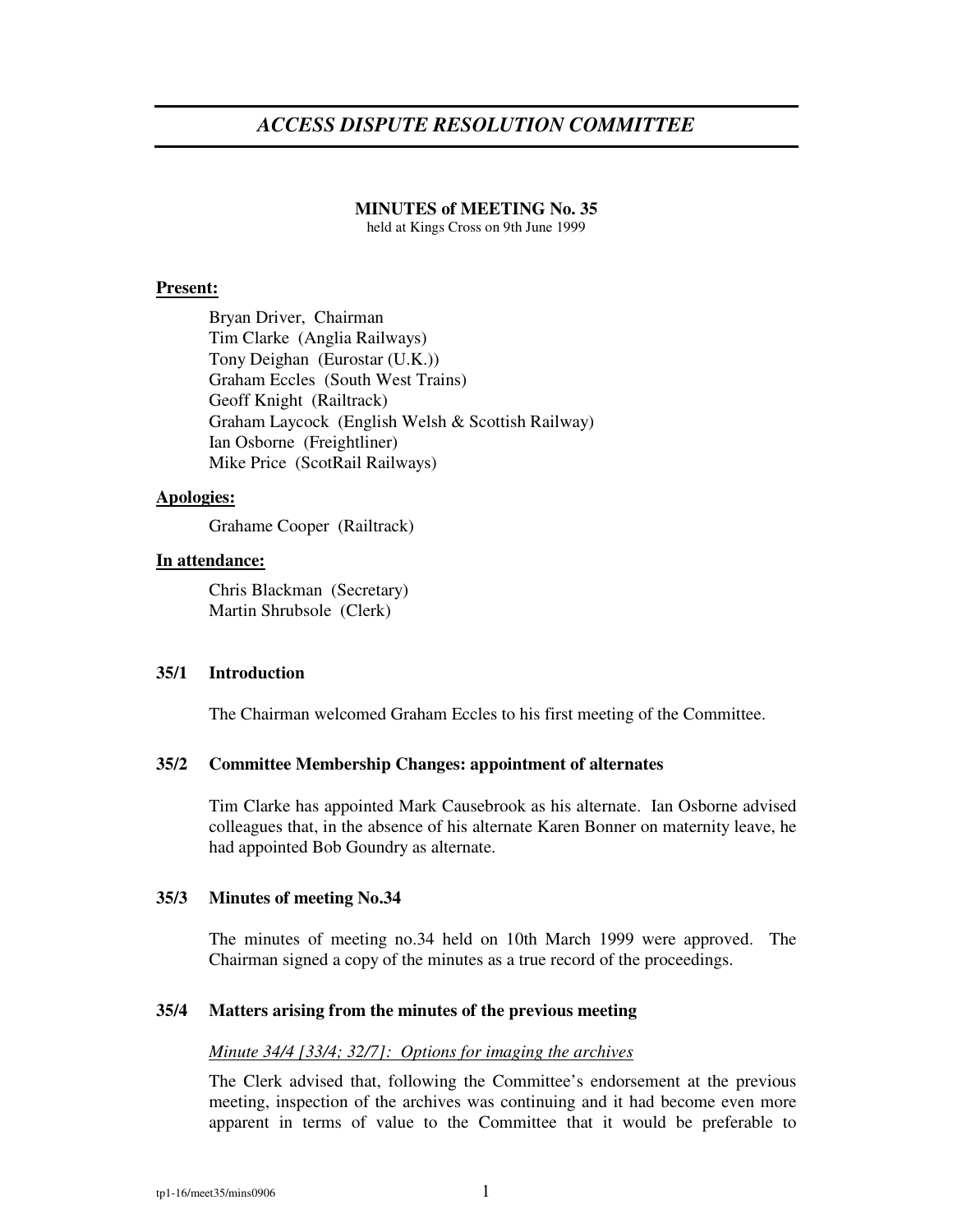categorise most of the documentation under topic headings rather than imaging. The alternative of imaging is likely to be of use only where frequent access to documents is required and, in any case, use of the papers will decay in time. Many of the documents are "working papers" and relate to subjects debated at meetings for which formal Minutes are held in an easily retrievable form elsewhere.

In response to a question from the Committee, the secretariat will assess the degree of protection provided by the metal storing cabinets against the risk of fire. This needs to be balanced against the relatively short-term nature of storage on the Committee's premises.

**Action:** Secretariat

# *Minute 34/5: Budget: Y2K compliance*

The Secretary advised that he had received an assurance from Railtrack Property that the security access and fire evacuation systems at the Committee's premises are 'Year 2000 compliant'. Enquiries were in progress to check the status of various items of equipment including the copier, fax and air-conditioning systems.

# *Minute 34/5: Budget: Committee Insurance*

The Secretary reported that, on the recommendation of the Committee's solicitors Wragge & Co., the issue of insurance had been discussed with an insurance broker whose formal recommendations were awaited.

#### **35/5 Accounts for 1998/1999**

The Committee noted the paper prepared by the Secretary and approved the accounts for 1998/99. Members were pleased to note that the Auditor had expressed the view that the documents were a fair summary of the income and expenditure for the period and were sufficiently supported by various papers that had been inspected during the audit. The Chairman signed the Income  $\&$ Expenditure statement for the year ended 31st March 1999 and the balance sheet for that financial year.

The Committee agreed that when the levy for 1999/2000 is raised these documents should be circulated with the invoices, together with a cover letter containing a commentary on the purpose of the levy.

## Non-payment of Levy for 1998/99

The Committee noted that all Industry Parties had now made settlement of the levy payments for 1998/99 with the exception of Balfour Beatty Rail Maintenance. As settlement was now 8 weeks overdue, the Committee observed that this was a breach of the Access Conditions and hence of that company's Access Agreement. The Secretary was instructed to pursue the matter yet again, and to bring the matter to the attention of the Regulator.

**Action:** Secretary

#### **35/6 Update on References**

The Committee noted that the Timetabling Committee had received five references in respect of Railtrack's offer in the second iteration of the Winter 1999 Timetable. Although four of the issues had subsequently been resolved by the parties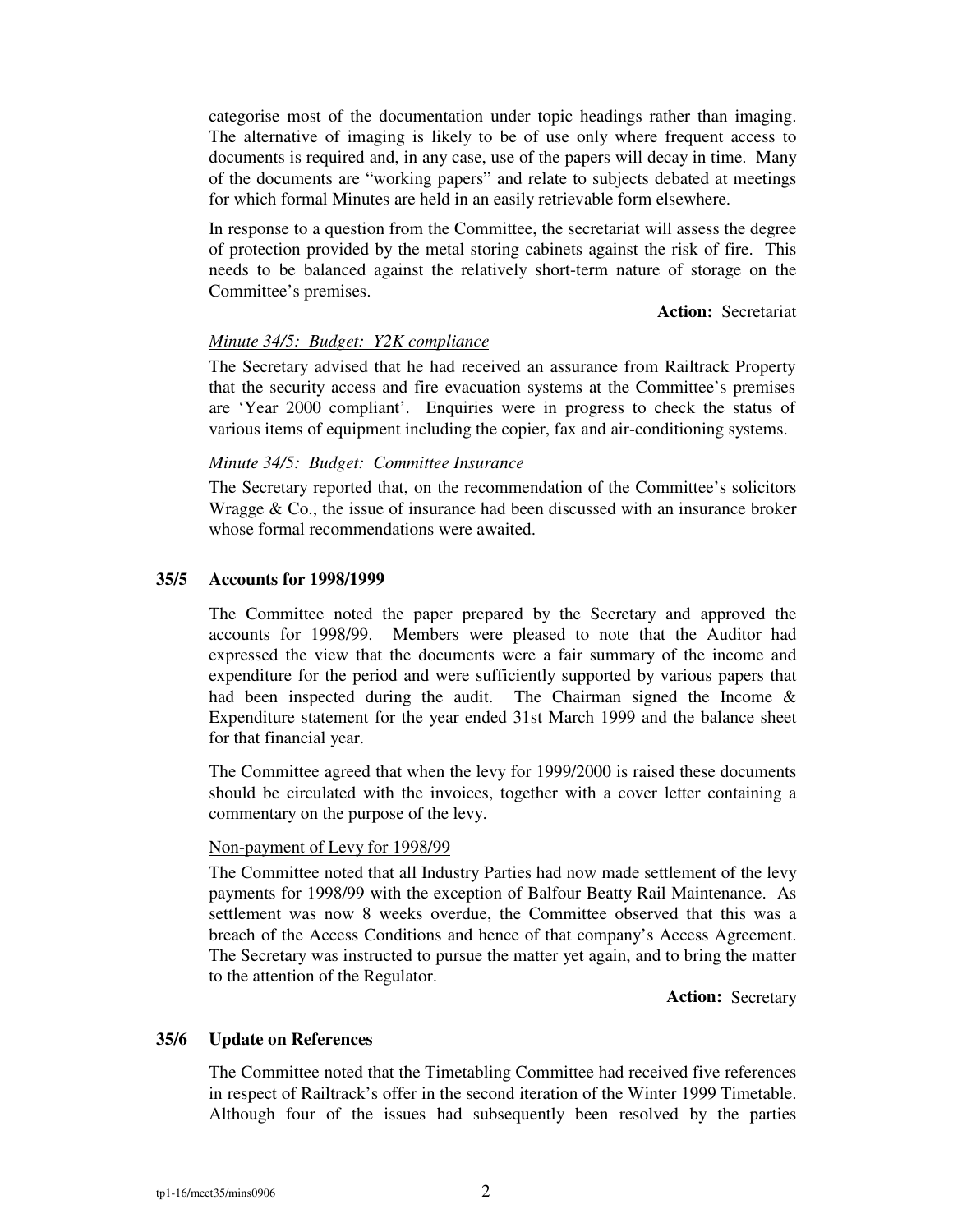themselves, the remaining one had been the subject of a formal hearing before the Sub-Committee on the 8th June.

Two references have been submitted which stem from the application of the provisions in Schedule 4; the first is scheduled to be heard by the Committee on 24th June with the second on a date early in July. The Secretary had also recently received notification of a dispute under the Station Access Conditions on the subject of the water supply at Ramsgate Station, and a further notification under the Depot Access Conditions about the arrangements for discharge of controlledemission toilets at Tyseley Depot. These two references are being progressed and, unless they are resolved between the parties themselves, they will be the subject of a hearing in front of the Committee during July or August.

### **35/7 Technical Sub-Committees**

The Committee reviewed a paper prepared by the Secretariat. After considering the options put forward, members agreed that the appropriate course of action is to 'stand down' the Technical Sub-Committee and arrange for any technical issues to be heard by the Committee (or if appropriate at the Committee's direction, by a sub-Committee) with one or more technical assessors present if required in accordance with Rule A5.10.2. Members took the view that, for references with specific technical content, the parties would in any case be expected to provide technical experts to address the Committee.

As the matter will require some changes to the Access Conditions the Secretary was remitted to provide a paper to the Class Representative Committee seeking support in principle for the proposal.

## **35/8 Proposals for Change to the Access Conditions**

The Committee noted that Regulatory approval of some minor changes to Part D of the Access Conditions was expected shortly, leading to introduction early in July 1999. Members recalled that these changes effectively tidy up some outstanding issues following the major changes introduced in March.

# **35/9 Annual Report**

The Secretary reported that he was in the course of preparing the 4th Annual Report. Members fully endorsed a proposal that this should be in the same format that was developed for the 3rd Annual Report which the industry had previously commented was a most helpful layout with a useful compendium of case law.

Members wished the cover letter to exhort all disputing parties to ensure that they conduct a proper dialogue before submitting any reference. There was evidence that many parties had heeded criticisms in earlier Committee determinations about failures in this regard and, in the general view of the Committee, this is a contributory factor in reducing the number of cases which have come before the Committee and sub-Committees in the 12 month period currently being reviewed.

### **35/10 Date of next meeting**